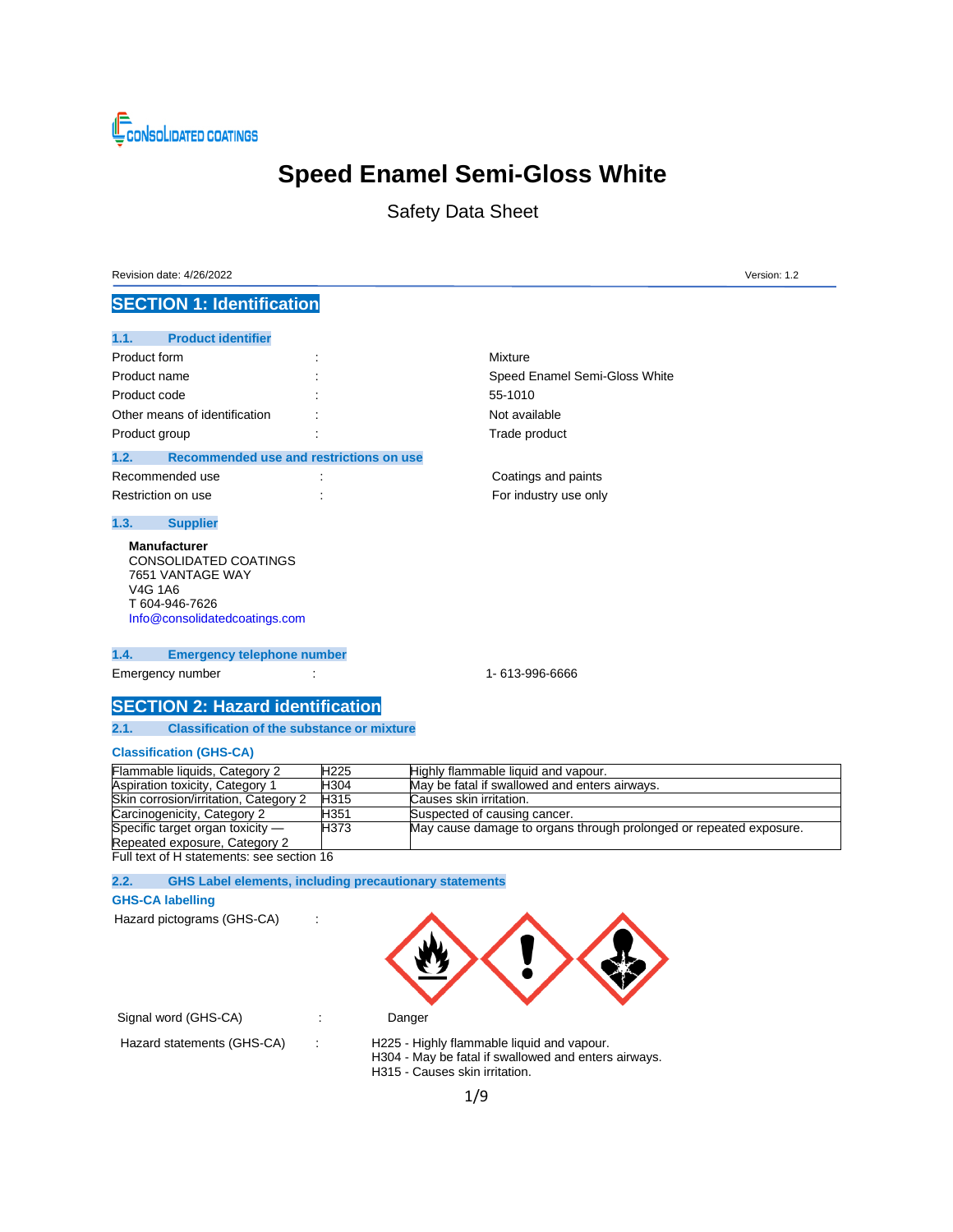H351 - Suspected of causing cancer. H373 - May cause damage to organs through prolonged or repeated exposure.

Precautionary statements : P201 - Obtain special instructions before use.

P202 - Do not handle until all safety precautions have been read and understood. P210 - Keep away from heat, hot surfaces, sparks, open flames and other ignition sources. No smoking.

P233 - Keep container tightly closed.

P240 – Ground, bond container and receiving equipment.

P241 - Use explosion-proof electrical, ventilating, lighting equipment.

P242 - Use only non-sparking tools.

P243 - Take action to prevent static discharges.

P260 - Do not breathe vapors, spray mist.

P264 - Wash hands, forearms and face thoroughly after handling.

P280 - Wear protective gloves, protective clothing, eye protection/face protection.

P302+P352 – If on skin: Wash with plenty of soap and water.

P333+P313 - If skin irritation or rash occurs: Get medical attention. P301+P310 – If swallowed: Immediately call a poison center or doctor.

P304+P340 – If inhaled: Remove person to fresh air.

P305+P351+P338- if in eyes: Rinse cautiously with water for 15 minutes and get medical attention.

P370+P378 - In case of fire: Use media other than water jet to extinguish.

P403+P235 - Store in a well-ventilated place. Keep cool.

P405 - Store locked up.

P501 - Dispose of contents, container to hazardous or special waste collection point, in accordance with local regulation

**2.3. Other hazards**

No additional information available

**2.4. Unknown acute toxicity (GHS-CA)**

No data available

## **SECTION 3: Composition/information on ingredients**

| <b>Name</b>      | <b>Product identifier</b> | % by weight |
|------------------|---------------------------|-------------|
| Xylene           | (CAS-No.) 1330-20-7       | $30 - 40$   |
| Titanium dioxide | (CAS-No.) 13463-67-7      | $25 - 30$   |
| VM&P Naphtha     | (CAS-No.) 64742-89-8      | $5 - 10$    |
| Ethylbenzene     | (CAS-No.) 100-41-4        | $4 - 6$     |
| 2-butoxyethanol  | (CAS-No.) 111-76-2        | $1 - 2$     |

### **SECTION 4: First-aid measures**

| 4.1.             | <b>Description of first aid measures</b>                        |                                                                                                                                                                                    |
|------------------|-----------------------------------------------------------------|------------------------------------------------------------------------------------------------------------------------------------------------------------------------------------|
|                  | First-aid measures after inhalation                             | Remove person to fresh air and keep comfortable for breathing.                                                                                                                     |
|                  | First-aid measures after skin contact                           | After contact with skin, take off immediately all contaminated<br>clothing, and wash immediately with plenty of water. If skin<br>irritation occurs: Get medical advice/attention. |
|                  | First-aid measures after eye contact                            | In case of contact with eyes, rinse immediately with plenty of<br>water for 15 minutes and get medical attention.                                                                  |
|                  | First-aid measures after ingestion                              | Call a poison center or a doctor, get medical attention.                                                                                                                           |
| 4.2.             | Most important symptoms and effects (acute and delayed)         |                                                                                                                                                                                    |
| Symptoms/effects |                                                                 | Acute: May cause eye irritation with symptoms of reddening.<br>tearing, stinging and swelling.                                                                                     |
| 4.3.             | Immediate medical attention and special treatment, if necessary |                                                                                                                                                                                    |
|                  | Other medical advice or treatment:                              | Treat symptomatically.                                                                                                                                                             |

**SECTION 5: Fire-fighting measures**

**5.1. Suitable extinguishing media**

Suitable extinguishing media : The Suitable extinguishing media : Dry chemical, CO2, or water spray or regular foam.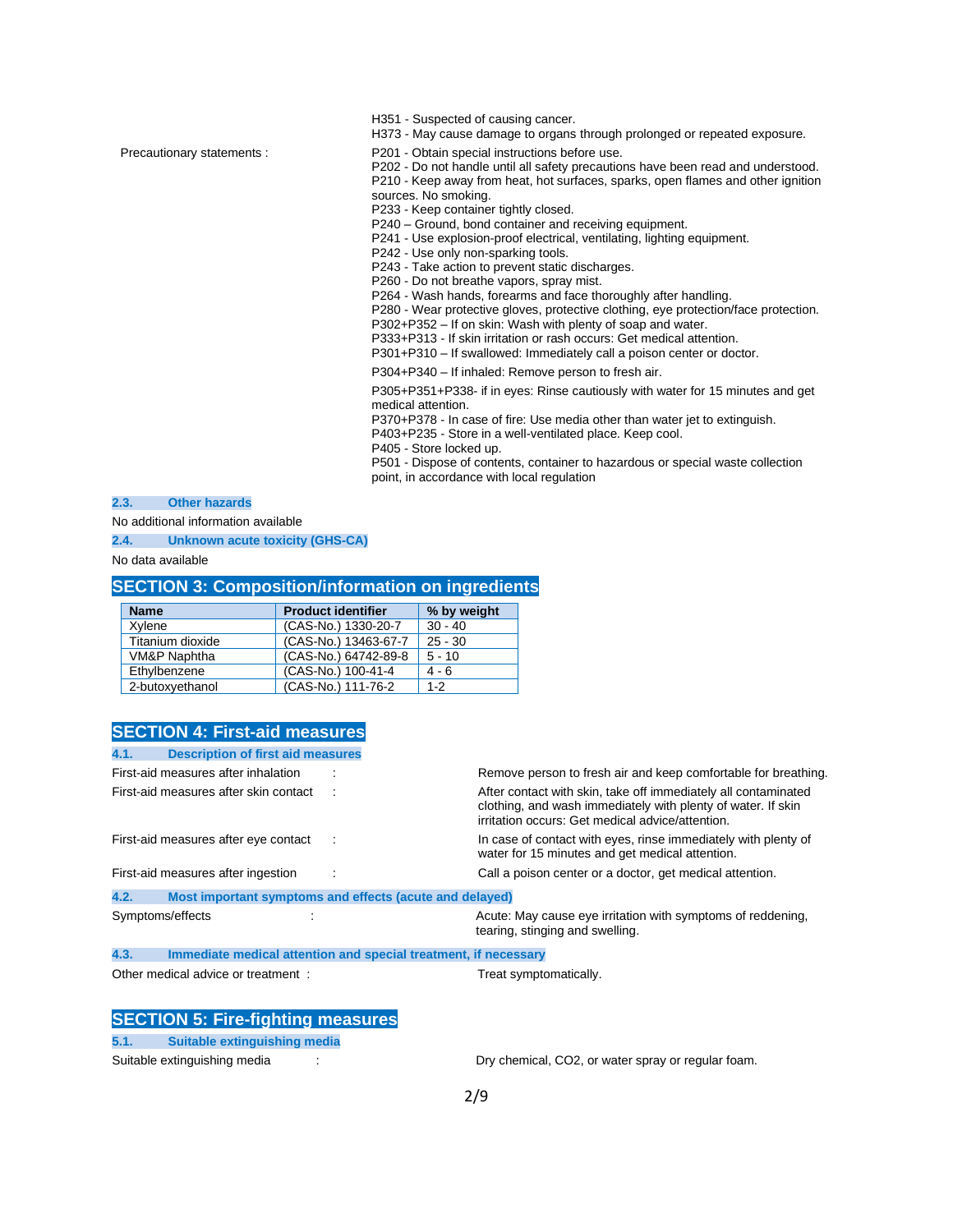### **5.2. Unsuitable extinguishing media**

Unsuitable extinguishing media : Solid water jet ineffective as extinguishing medium.

### **5.3. Specific hazards arising from the hazardous product**

Hazardous decomposition products : By fire and high heat, carbon monoxide (CO), carbon dioxide (CO2) and dense black smoke are formed.

Unusual Fire/Explosion Hazards : In a fire or if heated, a pressure increase will occur, and the container may burst.

### **5.4. Special protective equipment and precautions for fire-fighters**

Protection during firefighting  $\cdot$  :  $\cdot$  Do not attempt to take action without suitable protective equipment. Self-contained breathing apparatus. Complete protective clothing.

Keep away from heat, hot surfaces, sparks, open flames and other

ignition sources. No smoking.

## **SECTION 6: Accidental release measures**

| 6.1.                    |                             | Personal precautions, protective equipment and emergency procedures |                                                                                                                                                                                                                                                                                                                                                                                                                      |
|-------------------------|-----------------------------|---------------------------------------------------------------------|----------------------------------------------------------------------------------------------------------------------------------------------------------------------------------------------------------------------------------------------------------------------------------------------------------------------------------------------------------------------------------------------------------------------|
|                         | For non-emergency personnel |                                                                     | No action shall be taken involving any personal risk or without<br>suitable training. Evacuate surrounding areas. Keep<br>unnecessary and unprotected personnel from entering. Do not<br>touch or walk through spilled material. Avoid breathing vapor<br>or mist. Provide adequate ventilation. Wear appropriate<br>respirator when ventilation is inadequate. Put on appropriate<br>personal protective equipment. |
|                         | For emergency responders    |                                                                     | If specialized clothing is required to deal with the spillage, take<br>note of any information in Section 8 on suitable and unsuitable<br>materials.                                                                                                                                                                                                                                                                 |
| 6.2.                    |                             | Methods and materials for containment and cleaning up               |                                                                                                                                                                                                                                                                                                                                                                                                                      |
| For containment         |                             |                                                                     | Absorb spilled material with sand or earth.                                                                                                                                                                                                                                                                                                                                                                          |
| Methods for cleaning up |                             |                                                                     | Absorb remaining liquid with sand or inert absorbent and<br>remove to safe place.                                                                                                                                                                                                                                                                                                                                    |
| Other information       |                             |                                                                     | Dispose of materials or solid residues at an authorized site.                                                                                                                                                                                                                                                                                                                                                        |

**6.3. Reference to other sections**

For further information refer to section 8: "Exposure controls/personal protection"

## **SECTION 7: Handling and storage**

| 7.1.                          | <b>Precautions for safe handling</b> |                                                              |                                                                                                                                                                                                                                                                                                                                                                                                                                                                                                                                                                                                                                     |  |
|-------------------------------|--------------------------------------|--------------------------------------------------------------|-------------------------------------------------------------------------------------------------------------------------------------------------------------------------------------------------------------------------------------------------------------------------------------------------------------------------------------------------------------------------------------------------------------------------------------------------------------------------------------------------------------------------------------------------------------------------------------------------------------------------------------|--|
| Precautions for safe handling |                                      |                                                              | Do not handle until all safety precautions have been read and<br>understood. Wear personal protective equipment. Ensure good<br>ventilation of the work station. Eliminate all ignition sources if<br>safe to do so. Keep away from heat, hot surfaces, sparks, open<br>flames and other ignition sources. No smoking. Ground/bond<br>container and receiving equipment. Do not breathe vapours. Do<br>not eat, drink or smoke when using this product. Do not get in<br>eyes, on skin, or on clothing. Wash hands and other exposed<br>areas with mild soap and water before eating, drinking or<br>smoking and when leaving work. |  |
|                               | Hygiene measures                     |                                                              | Do not eat, drink or smoke when using this product. Wear<br>personal protective equipment. Separate working clothes from<br>town clothes. Launder separately. Wash hands and other<br>exposed areas with mild soap and water before eating, drinking<br>or smoking and when leaving work.                                                                                                                                                                                                                                                                                                                                           |  |
| 7.2.                          |                                      | Conditions for safe storage, including any incompatibilities |                                                                                                                                                                                                                                                                                                                                                                                                                                                                                                                                                                                                                                     |  |
|                               | Technical measures                   |                                                              | Ensure adequate ventilation, especially in confined areas.<br>Ground/bond container and receiving equipment.                                                                                                                                                                                                                                                                                                                                                                                                                                                                                                                        |  |
|                               | Storage conditions                   |                                                              | Store in a well-ventilated place. Keep container tightly closed.                                                                                                                                                                                                                                                                                                                                                                                                                                                                                                                                                                    |  |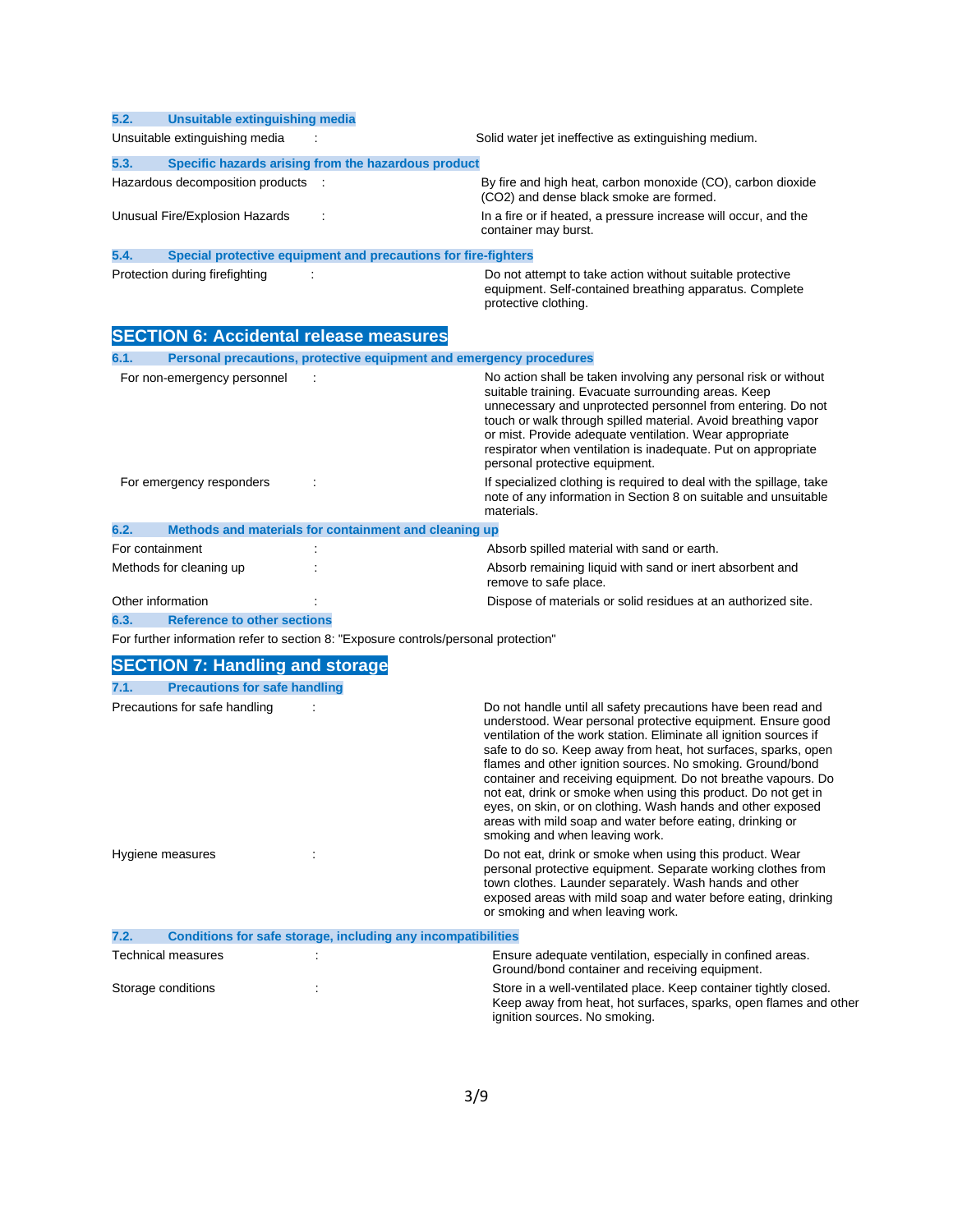## **SECTION 8: Exposure controls/personal protection**

| 8.1<br><b>Control parameters</b>     |                |                                  |
|--------------------------------------|----------------|----------------------------------|
|                                      |                |                                  |
| Xylene (1330-20-7)                   |                |                                  |
| USA - ACGIH                          | <b>TLV TWA</b> | 100 ppm                          |
| USA - OSHA                           | <b>PEL TWA</b> | 100 ppm                          |
|                                      |                |                                  |
| Titanium dioxide (13463-67-7)        |                |                                  |
| <b>USA - ACGIH</b>                   | <b>TLV TWA</b> | 10 mg/m3 (inhalable particles)   |
| USA - OSHA                           | <b>PEL TWA</b> | 15 mg/m3 (total dust)            |
|                                      |                |                                  |
| <b>VM&amp;P Naphtha (64742-89-8)</b> |                |                                  |
| USA - OSHA                           | <b>PEL TWA</b> | 500 ppm, 2,000 mg/m <sup>3</sup> |
|                                      |                |                                  |
| Ethylbenzene (100-41-4)              |                |                                  |
| USA - ACGIH                          | <b>TLV TWA</b> | 20 ppm                           |
| USA - OSHA                           | <b>PEL TWA</b> | 100 ppm, 435 mg/m <sup>3</sup>   |
|                                      |                |                                  |
| 2-butoxyethanol (111-76-2)           |                |                                  |
| USA - ACGIH                          | <b>TLV TWA</b> | 20 ppm                           |
| <b>USA - OSHA</b>                    | <b>PEL TWA</b> | 50 ppm, 240 mg/m3                |

#### **8.2. Appropriate engineering controls**

Appropriate engineering controls : Ensure good ventilation of the workstation.

Environmental exposure controls : Avoid release to the environment.

**8.3. Individual protection measures/Personal protective equipment**

#### **Hand protection:**

Appropriate chemical resistance gloves should be worn. Longer term protection- nitrile rubber gloves. Incidental contact, Splash protection- PVC or neoprene rubber gloves.

### **Eye protection:**

When handling liquid product, chemical goggles should be worn, chemical safety goggles in combination with a full face shield if a splash hazard exists.

#### **Skin and body protection:**

Skin contact should be prevented using suitable protective clothing, gloves, and footwear. Where risk of splashing or in spillage clean up, use chemical resistant one piece overall with integral hood, chemical/oil resistant clothing.

#### **Respiratory protection:**

If exposure exceeds occupational exposure limits, use an appropriate NIOSH approved respirator. In case of spill or leak resulting in unknown concentration, use a NIOSH approved supplied air respirator.

#### **General hygiene considerations:**

Do not eat, drink or smoke when using this product. Contaminated work clothing should not be allowed out of the workplace. Regular cleaning of equipment, work area and clothing is recommended. Wash hand before breaks and immediately after handling the product.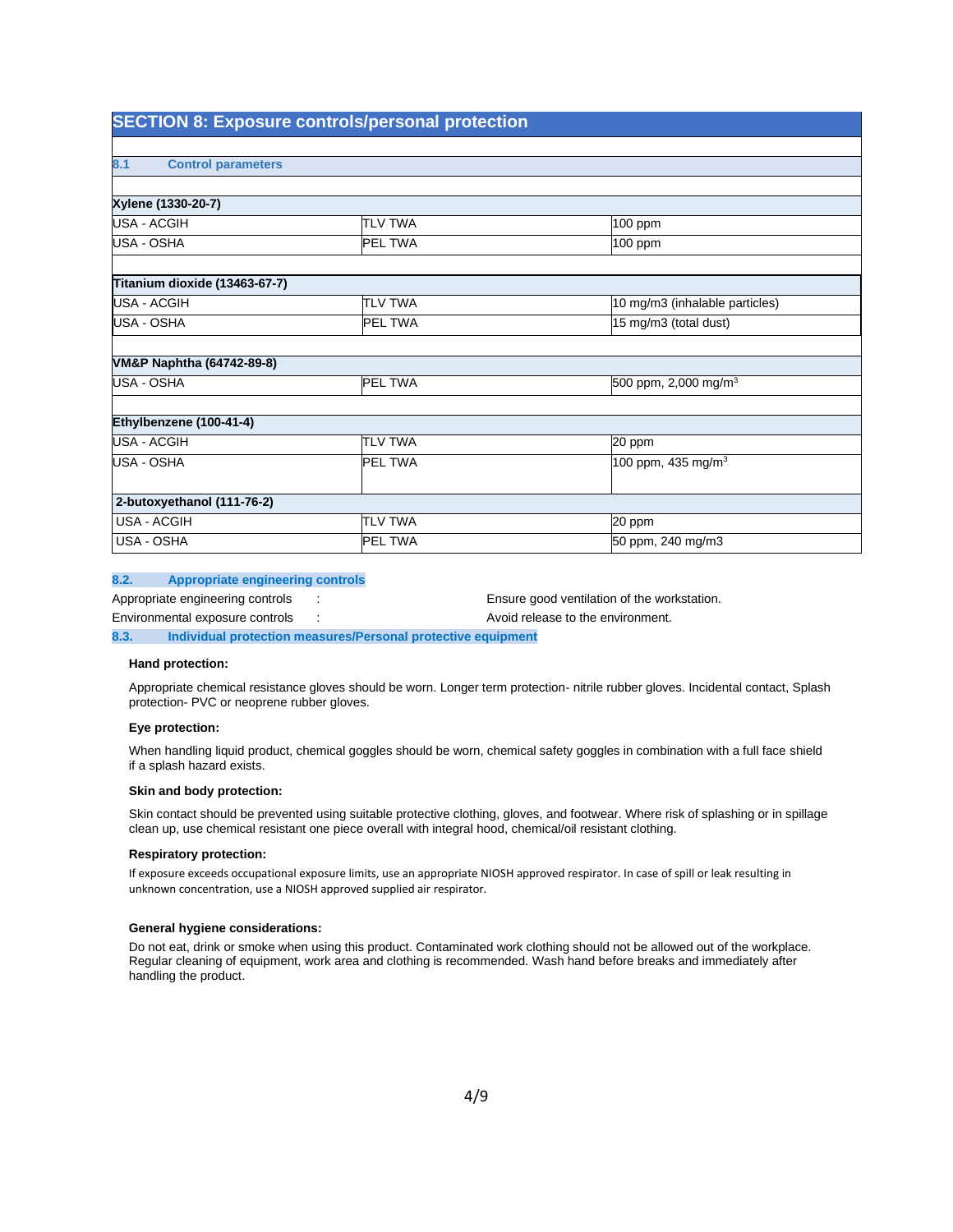## **SECTION 9: Physical and chemical properties**

| 9.1.                                               | Information on basic physical and chemical properties |                           |
|----------------------------------------------------|-------------------------------------------------------|---------------------------|
| Physical state                                     | $\ddot{\phantom{a}}$                                  | Liquid                    |
| Appearance                                         | t                                                     | Liquid.                   |
| Colour                                             | ÷                                                     | White                     |
| Odour                                              |                                                       | aromatic                  |
| Odour threshold                                    |                                                       | No data available         |
| рH                                                 | t                                                     | No data available         |
| Relative evaporation rate<br>(butylacetate=1)      | t                                                     | No data available         |
| Relative evaporation rate (ether=1)                | ÷                                                     | No data available         |
| Melting point                                      | t                                                     | No data available         |
| Freezing point                                     | ÷                                                     | No data available         |
| Boiling point                                      | t                                                     | No data available         |
| Flash point                                        |                                                       | $14^{\circ}$ C            |
| Flammability limit in air                          |                                                       |                           |
| Upper flammability limit                           |                                                       | 7.0%                      |
| Lower flammability limit                           |                                                       |                           |
| Auto-ignition temperature                          |                                                       | 0.9%<br>No data available |
| Decomposition temperature                          |                                                       | No data available         |
| Flammability (solid, gas)                          | t                                                     | No data available         |
| Vapour pressure                                    |                                                       | No data available         |
| Vapour pressure at 50 °C                           |                                                       | No data available         |
| Density                                            |                                                       | 1.21                      |
| Solubility                                         |                                                       | No data available         |
| Viscosity at 25 °C                                 |                                                       | 300 - 450 cps             |
| Partition coefficient n-octanol/water<br>(Log Pow) |                                                       | No data available         |
| <b>Explosive limits</b>                            | $\ddot{\phantom{a}}$                                  | No data available         |
| <b>Other information</b><br>9.2.                   |                                                       |                           |
| VOC content                                        |                                                       | $< 650$ g/l               |
|                                                    |                                                       |                           |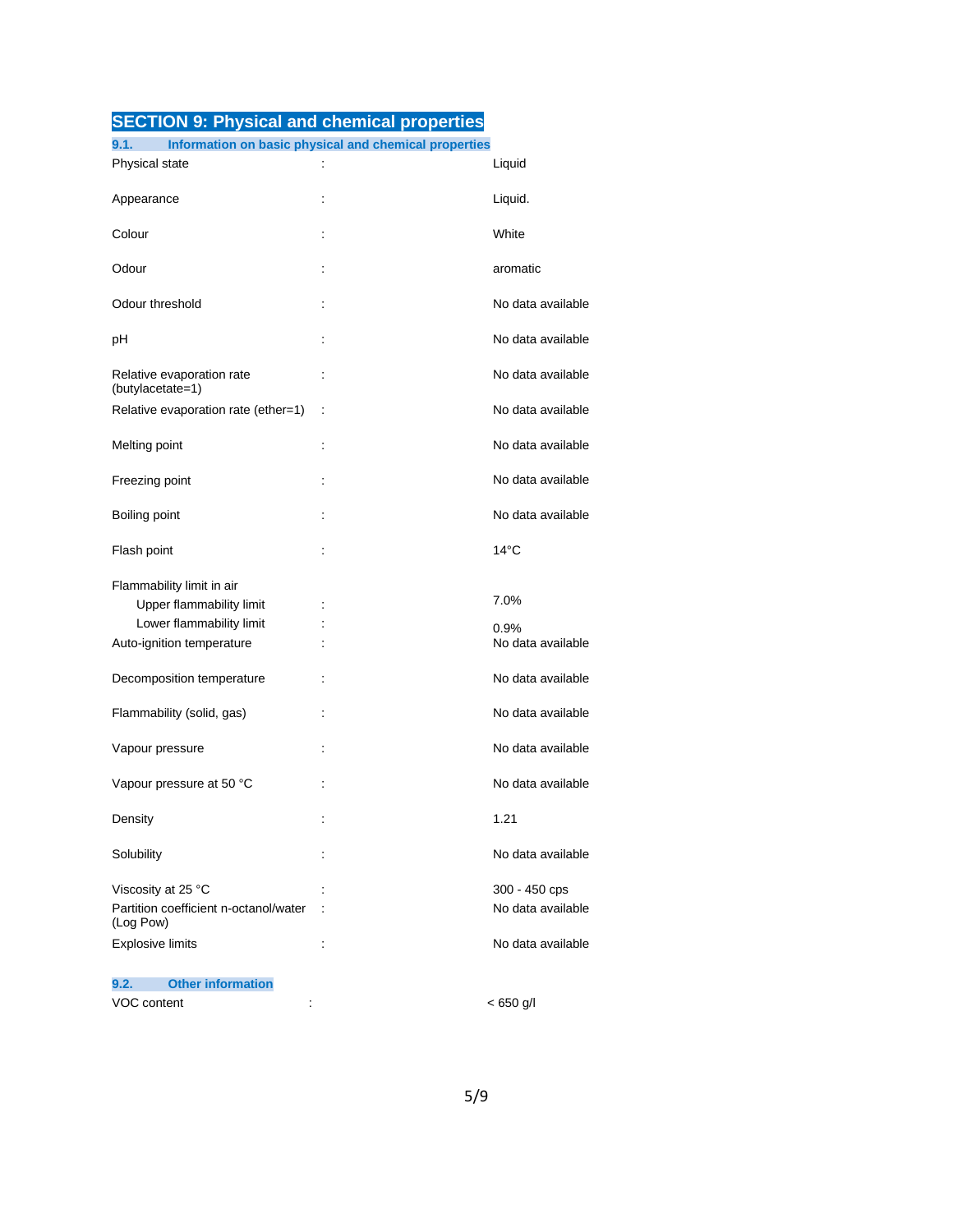## **SECTION 10: Stability and reactivity**

| Chemical stability                 | ٠ |
|------------------------------------|---|
| Possibility of hazardous reactions |   |
| Conditions to avoid                |   |
|                                    |   |
| Incompatible materials             |   |

## **SECTION 11: Toxicological information**

| 11.1. | Information on toxicological effects |              |  |
|-------|--------------------------------------|--------------|--|
|       | Likely routes of exposure:           | Skin contact |  |
|       |                                      | Inhalation   |  |
|       |                                      | Eye contact  |  |

**Health effects and symptoms:**

 **Acute:** May cause eye irritation with symptoms of reddening, tearing, stinging, and swelling.

| xylene (1330-20-7)  |             |
|---------------------|-------------|
| LD50 oral rat       | 3500 mg/kg  |
| LD50 dermal rabbit  | >1700 ma/ka |
| LC50 inhalation rat | 29 ma/l     |

| <b>STEAM</b><br>dioxide (13463-67-7)<br>anium |             |
|-----------------------------------------------|-------------|
| LD50 oral rat                                 | 0000 ma/ka  |
| LD50 dermal rabbit                            | 10000 mg/kg |

| Naphtha (64742-89-8)<br>VM&P |       |
|------------------------------|-------|
| LD50 dermal                  | 3000  |
| rabbit                       | ma/ka |

| ethylbenzene (100-41-4)    |             |  |
|----------------------------|-------------|--|
| LD50 oral rat              | 3500 mg/kg  |  |
| LD50 dermal rabbit         | 15400 mg/kg |  |
| LC50 inhalation rat        | 17.2 ma/l   |  |
|                            |             |  |
| 2-butoxyethanol (111-76-2) |             |  |

| LD50 oral rat                     | 470 mg/kg                            |                                                                    |  |
|-----------------------------------|--------------------------------------|--------------------------------------------------------------------|--|
| LD50 dermal rabbit                | 99 mg/kg                             |                                                                    |  |
| LC50 inhalation rat               | 450 mg/l                             |                                                                    |  |
| Skin corrosion/irritation         |                                      | Causes skin irritation.                                            |  |
| Serious eye damage/irritation     |                                      | Not classified                                                     |  |
| Respiratory or skin sensitization |                                      | May be fatal if swallowed and enters airways.                      |  |
| Germ cell mutagenicity            |                                      | Not classified                                                     |  |
| Carcinogenicity                   |                                      | Suspected of causing cancer.                                       |  |
| Reproductive toxicity             |                                      | Not classified                                                     |  |
| STOT-single exposure              | Central nervous system               |                                                                    |  |
| STOT-repeated exposure :          | Target organs: skin, liver, kidneys. | May cause damage to organs through prolonged or repeated exposure. |  |

| <b>SECTION 12: Ecological information</b> |
|-------------------------------------------|
|-------------------------------------------|

### **12.1. Toxicity**

| $(1330 - 20 - 7)$<br>xviene |                                                    |
|-----------------------------|----------------------------------------------------|
| LC50 fish                   | 96 h<br>ma/l<br>(Oncorhvnchus mvkiss. '<br>--<br>U |

Reactivity **Reactivity** : The product is non-reactive under normal conditions of use, storage and transport.

Stable under normal conditions.

No dangerous reactions known under normal conditions of use.

Keep away from heat, hot surfaces, sparks, open flames and other ignition sources. No smoking.

Strong oxidizers.

Hazardous decomposition products : No hazardous decomposition products known at room temperature.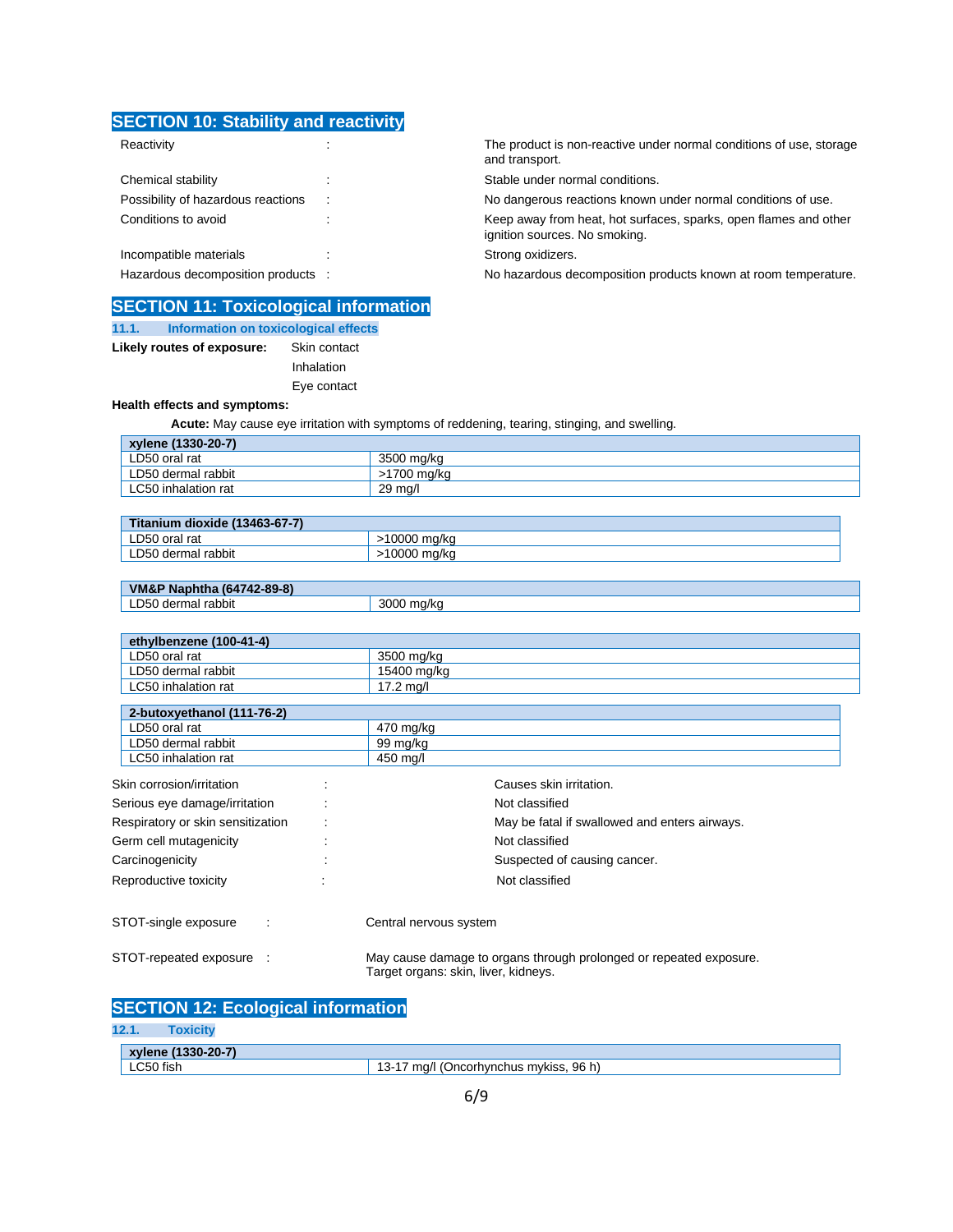| $\sim$ $\sim$ $\sim$<br>∖crustaceans<br>ור., ו | 48h.<br>marine<br>ma/<br>: water<br>(Palaemonetes<br>pugio<br>∪.∪ |
|------------------------------------------------|-------------------------------------------------------------------|
| algae<br>-cou                                  | 72h)<br>ma/l<br>'seudokirchneriella<br>subcapitata                |

| ethylbenzene (100-41-4) |                                                 |
|-------------------------|-------------------------------------------------|
| ∟C50 fish               | 11-18 mg/l (Oncorhynchus mykiss, 96h, static)   |
| EC50 crustaceans        | 1.8-2.4 mg/l (Daphnia magna, 48h)               |
| EC50 algae              | 4.6 mg/l (Pseudokirchneriella subcapitata, 72h) |

| toluene (108-88-3)         |                                                      |  |
|----------------------------|------------------------------------------------------|--|
| LC50 fish                  | 6 - 8 mg/l (Oncorhynchus mykiss, 96h)                |  |
| LC50 crustaceans           | 5-10 mg/l (Palaemonetes pugio, marine water, 48h)    |  |
| EC50 algae                 | 12.5 mg/l (Pseudokirchneriella subcapitata, 72h)     |  |
| 2-butoxyethanol (111-76-2) |                                                      |  |
| LC50 fish                  | >1300 mg/l (Lepomis macrochirus, 96h, Static system) |  |
| EC50 Daphnia               | > 1000 mg/l (Daphnia magna, 48h)                     |  |

## **12.2. Persistence and degradability**

| xylene (1330-20-7)              |                                                                   |
|---------------------------------|-------------------------------------------------------------------|
| Persistence and degradability   | Readily biodegradable in water and soil. Persistence is unlikely. |
| ethylbenzene (100-41-4)         |                                                                   |
| Persistence and degradability   | Readily biodegradable in water and soil.                          |
| Biochemical oxygen demand (BOD) | 1.44 g $O2/g$ substance.                                          |
| Chemical oxygen demand (COD)    | 2.1 g $O2/g$ substance                                            |

| 2-butoxvethanol (111-76-2)    |                                                                                                    |
|-------------------------------|----------------------------------------------------------------------------------------------------|
| Persistence and degradability | Readily biodegradable in water and soil. Biodegradation 90% 28 days (OECD)<br>Test Guideline 301B) |
| Chemical oxygen demand (COD)  | 2.3 g $O_2$ /g substance                                                                           |

## **12.3. Bioaccumulative potential**

| $\sqrt{2}$ xylene (1330-20-7) |                                                 |
|-------------------------------|-------------------------------------------------|
| Bioaccumulative potential     | BCF= 8-26. Low potential for bioaccumulation.   |
| ethylbenzene (100-41-4)       |                                                 |
| Bioaccumulative potential     | $BCF = 15$ . Low potential for bioaccumulation. |
|                               |                                                 |

| 1-76-2)<br>2-butoxvethanol                                   |                                                                        |  |
|--------------------------------------------------------------|------------------------------------------------------------------------|--|
| $\mathbf{r}$<br>potential<br><b>Bioaccum</b><br>. nulative * | Jn.<br>· bioaccumulation.<br>potential for<br>LOW<br>კ. ს.<br>ושם<br>- |  |

### **12.4. Mobility in soil**

п

| xylene (1330-20-7)         |                        |  |
|----------------------------|------------------------|--|
| Surface tension            | $28 - 30$ mN/m         |  |
| Log Pow                    | 3.2                    |  |
| Ecology - soil             | Low mobility in soil.  |  |
| ethylbenzene (100-41-4)    |                        |  |
| Surface tension            | $29$ mN/m              |  |
| Log Pow                    | 3.2                    |  |
| Ecology - soil             | Low mobility in soil.  |  |
| 2-butoxyethanol (111-76-2) |                        |  |
|                            |                        |  |
| Surface tension            | 65 mN/m                |  |
| Log Koc                    | 1.8                    |  |
| Ecology - soil             | Highly mobile in soil. |  |

### **12.5. Other adverse effects**

No additional information available

## **SECTION 13: Disposal considerations**

Regional legislation (waste) : Disposal must be done according to official regulations.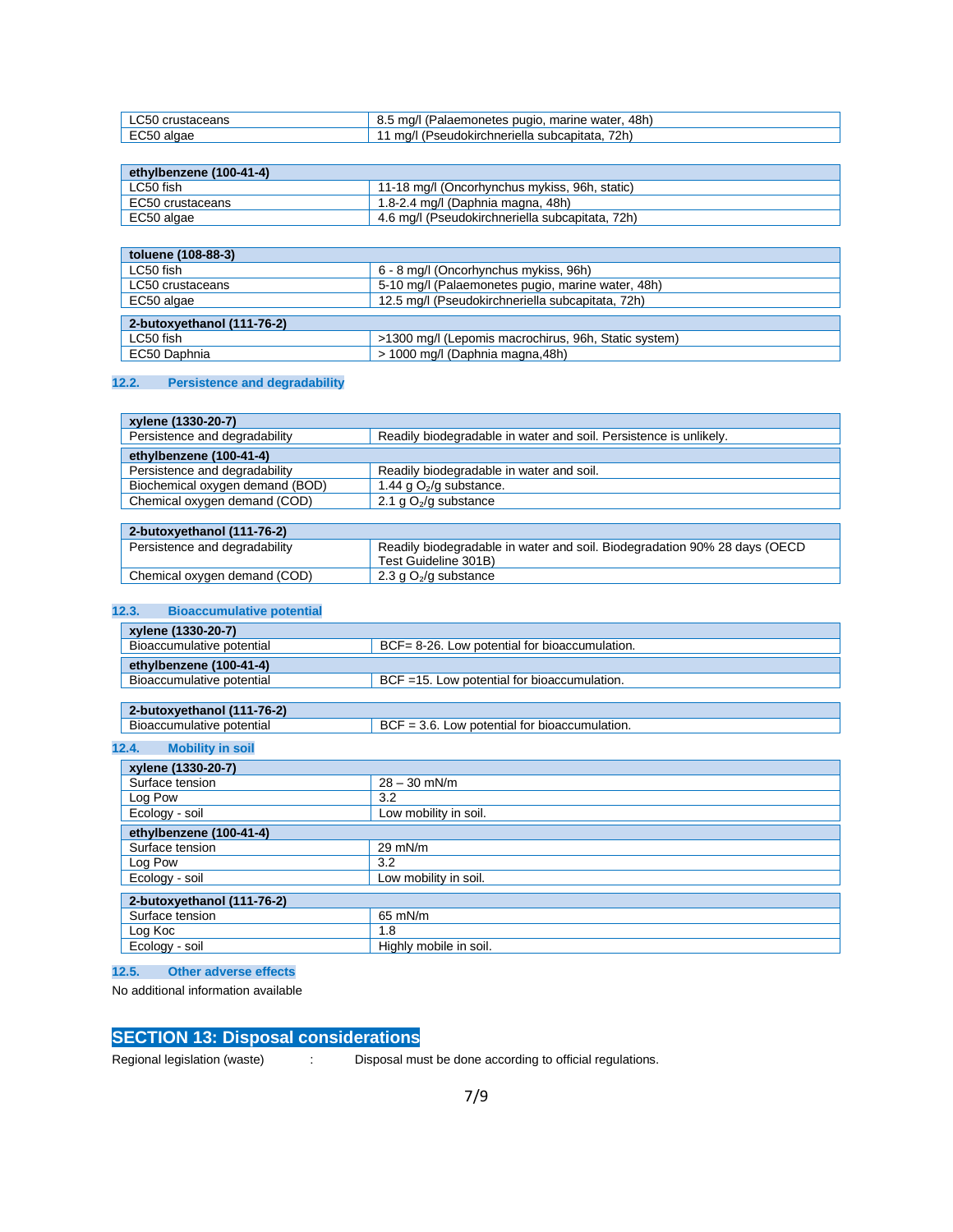## **SECTION 14: Transport information**

## **14.1. Basic shipping description**

### In accordance with TDG

### **Transportation of Dangerous Goods**

| UN-No.               | UN1263                          |
|----------------------|---------------------------------|
| Proper Shipping Name | <b>PAINT</b>                    |
| Packing group        | ШI                              |
| <b>Hazard labels</b> | 3 - Flammable liquids<br>≌<br>3 |

### **14.2. Transport information/DOT**

# **Department of Transport**  UN-No. : UN1263 Proper shipping name  $\qquad \qquad :$ Packing group **in the contract of the Contract of Contract of the Contract of Times and Times and Times and Times and Times and Times and Times and Times and Times and Times and Times and Times and Times and Times and Time** Hazard labels **in the set of the set of the set of the set of the set of the set of the set of the set of the set of the set of the set of the set of the set of the set of the set of the set of the set of the set of the se** W

## **SECTION 15: Regulatory information**

### **15.1. National regulations**

| xylene (1330-20-7)                                    |
|-------------------------------------------------------|
| Listed on the Canadian DSL (Domestic Substances List) |
| Titanium dioxide (13463-67-7)                         |
| Listed on the Canadian DSL (Domestic Substances List) |
| <b>VM&amp;P NAPHTHA (64742-89-8)</b>                  |
|                                                       |
| Listed on the Canadian DSL (Domestic Substances List) |
| ethylbenzene (100-41-4)                               |
| Listed on the Canadian DSL (Domestic Substances List) |
|                                                       |
| 2-butoxyethanol (111-76-2)                            |
| Listed on the Canadian DSL (Domestic Substances List) |

### **15.2. International regulations**

| xylene (1330-20-7)                                                        |  |
|---------------------------------------------------------------------------|--|
| Listed on the United States TSCA (Toxic Substances Control Act) inventory |  |
| Titanium dioxide (13463-67-7)                                             |  |
| Listed on the United States TSCA (Toxic Substances Control Act) inventory |  |
| <b>VM&amp;P NAPHTHA (64742-89-8)</b>                                      |  |
|                                                                           |  |
|                                                                           |  |
| Listed on the United States TSCA (Toxic Substances Control Act) inventory |  |
|                                                                           |  |
| ethylbenzene (100-41-4)                                                   |  |